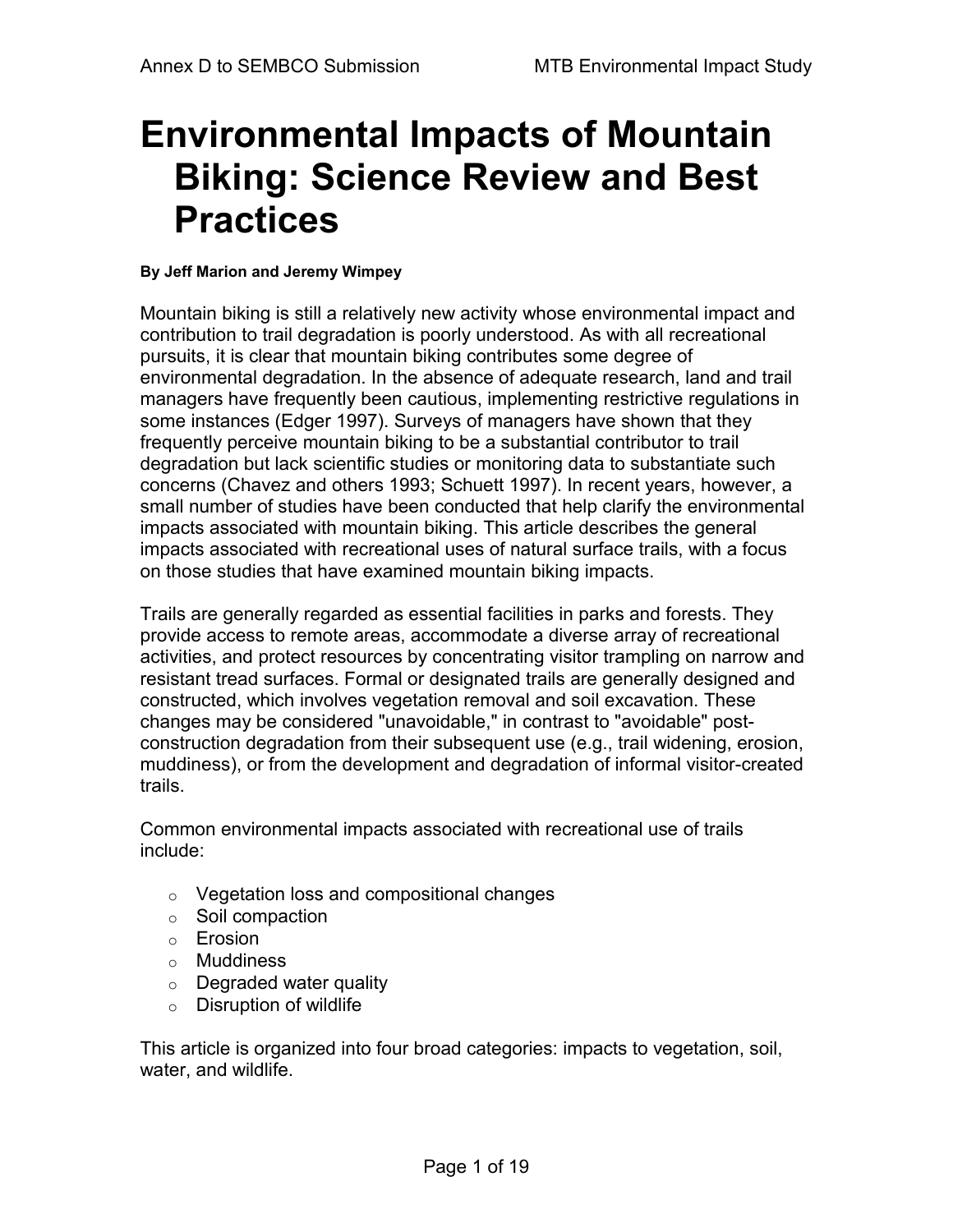## **Impacts to Vegetation: General Research**

On formal trails, most vegetation is typically removed by construction, maintenance, and visitor use. This impact is necessary and "unavoidable" in order to provide a clear route for trail users. One goal of trail construction and maintenance is to provide a trail only wide enough to accommodate the intended use. Trails made wider than this through visitor use or erosion represent a form of "avoidable" impact. For example, a doubling of trail width represents a doubling of the area of intensive trampling disturbance. Wider trails also expose substantially greater amounts of soil to erosion by wind or water.

The creation and maintenance of trail corridors also removes shrubs and trees, allowing greater sunlight exposure that favors a different set of groundcover plants within trail corridors. Occasional trailside trampling within trail corridors also favors the replacement of fragile plants with those more resistant to trampling traffic. For example, shade-tolerant but fragile broadleaved herbs are frequently replaced by grasses and sedges that are trampling-resistant and require more sunlight to survive. Trail construction, use, and maintenance can also be harmful when trails divide sensitive or rare plant communities.

Trampling - the action of crushing or treading upon vegetation, either by foot, hoof, or tire - contributes to a wide range of vegetation impacts, including damage to plant leaves, stems, and roots, reduction in vegetation height, change in the composition of species, and loss of plants and vegetative cover (Leung & Marion, 1996; Thurston & Reader, 2001). Trampling associated with "avoidable" off-trail traffic can quickly break down vegetation cover and create a visible route that attracts additional use. Complete loss of vegetation cover occurs quickly in shady forested areas, less quickly in open areas with resistant grassy vegetation. Regardless, studies have consistently revealed that most impact occurs with initial or low use, with a diminishing increase in impact associated with increasing levels of traffic (Hammit & Cole, 1998; Leung & Marion, 1996). Furthermore, once trampling occurs, vegetative recovery is a very slow process.

Compositional changes in the vegetation along trail corridors can have both beneficial and adverse effects. Trampling-resistant plants provide a durable groundcover that reduces soil loss by wind and water runoff, and root systems that stabilize soils against displacement by heavy traffic. The ecological impacts of such compositional changes are not fully known, except when non-native vegetation is introduced to and spreads along trail corridors. Many of these species are disturbance-associated and are naturally limited to areas where the vegetation is routinely trampled or cut back. However, a few non-native species, once introduced to trail corridors, are able to out-compete native plants and spread away from the trail corridor in undisturbed habitats. Some of these species form dense cover that crowd out or displace native plants. These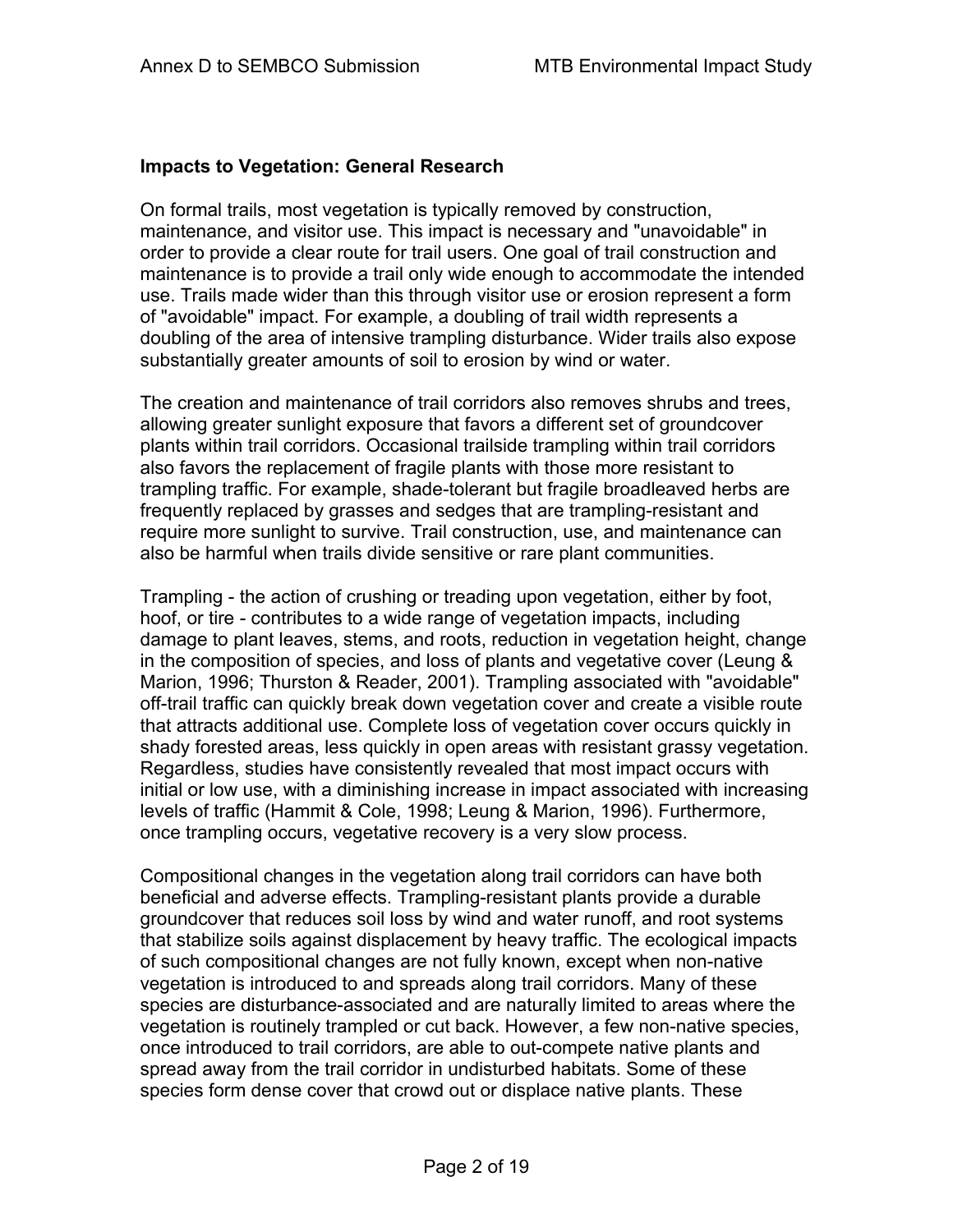"invasive" species are particularly undesirable and land managers actively seek to prevent their introduction and spread. Unfortunately their removal is difficult and expensive.

## **Impacts to Vegetation: Mountain Biking-Specific Research**

Only one study found specifically addresses the vegetation impacts associated with mountain biking. Thurston and Reader (2001) conducted an experimental trampling study involving mountain bikers and hikers in Boyne Valley Provincial Park of Ontario, Canada. The researchers measured plant density (number of stems/area), diversity (number of species present), and soil exposure (area of mineral soil exposed) before and after 500 one-way passes by bikers and hikers.

Data analysis and statistical testing revealed that the impacts of hiking and biking were not significantly different for the three indicators measured. They also concluded that impacts from both hikers and bikers were spatially confined to the centerline of the lane (trail).

#### **Impacts to Vegetation: Management Implications**

Trail managers can either avoid or minimize impacts to vegetation through careful trail design, construction, maintenance, and management of visitor use. Here are some recommendations to reduce vegetation impacts:

- $\circ$  Design trails that provide the experience that trail users seek to reduce their desire to venture off-trail.
- $\circ$  Locate trails away from rare plants and animals and from sensitive or critical habitats of other species. Involve resource professionals in designing and approving new trail alignments.
- $\circ$  Keep trails narrow to reduce the total area of intensive tread disturbance, slow trail users, and minimize vegetation and soil impacts.
- $\circ$  Limit vegetation disturbance outside the corridor when constructing trails. Hand construction is least disruptive; mechanized construction with small equipment is less disruptive than full-sized equipment; skilled operators do less damage than those with limited experience.
- $\circ$  Locate trails on side-hills where possible. Constructing a side-hill trail requires greater initial vegetation and soil disturbance but sloping topography above and below the trail bench will clearly define the tread and concentrate traffic on it. Trails in flatter terrain or along the fall line may involve less initial disturbance but allow excessive future tread widening and off-tread trampling, which favor non-native plants.
- $\circ$  Use construction techniques that save and redistribute topsoil and excavated plants.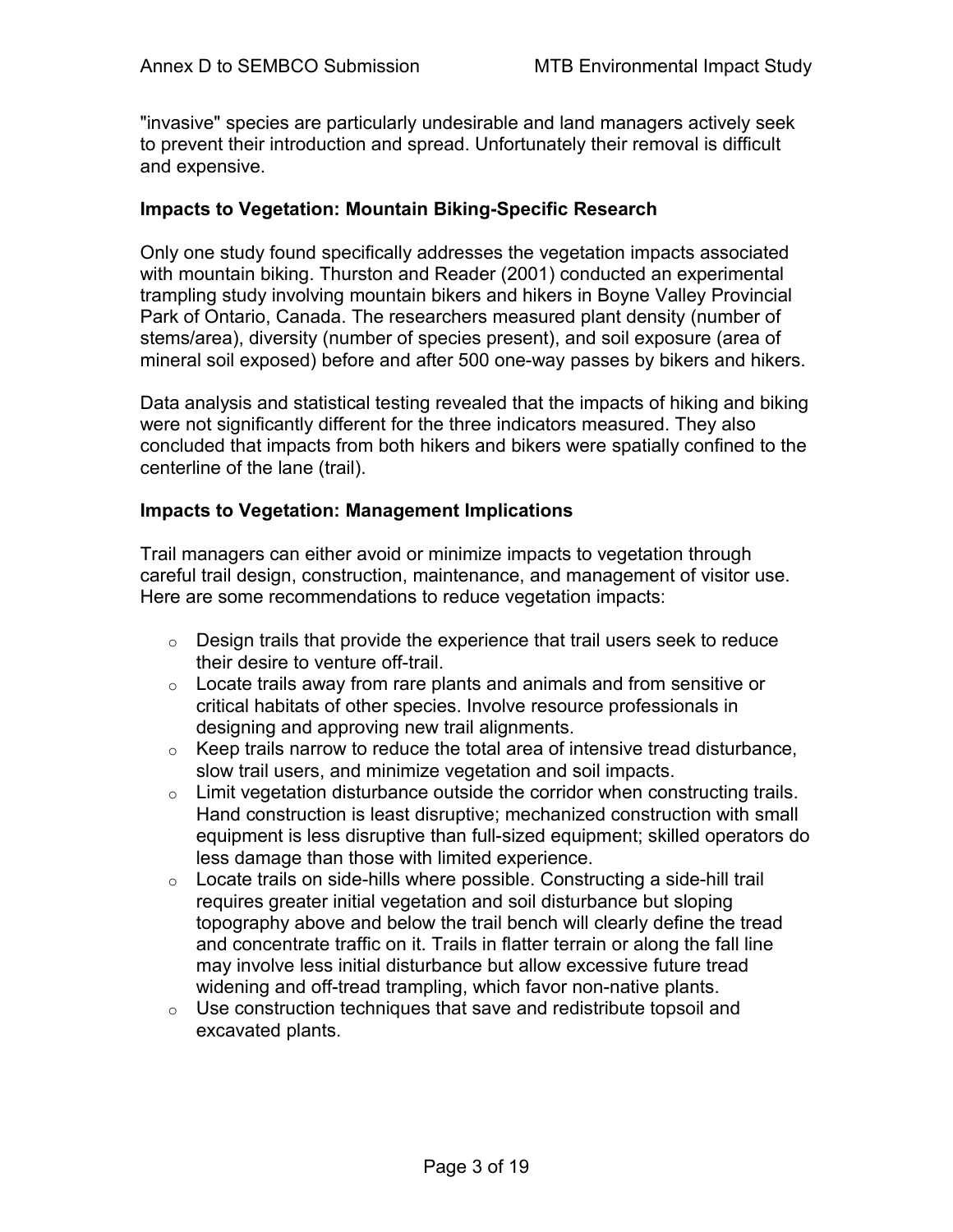There are also important considerations for maintaining and managing trails to avoid unnecessary ongoing impacts to vegetation:

- $\circ$  While it is necessary to keep the trail corridor free of obstructing vegetation, such work should seek to avoid "day-lighting" the trail corridor when possible. Excessive opening of the overstory allows greater sunlight penetration that permits greater vegetation compositional change and colonization by non-native plants.
- $\circ$  An active maintenance program that removes tree falls and maintains a stable and predictable tread also encourages visitors to remain on the intended narrow tread. A variety of maintenance actions can discourage trail widening, such as only cutting a narrow section out of trees that fall across the trail, limiting the width of vegetation trimming, and defining trail borders with logs, rocks, or other objects that won't impede drainage.
- $\circ$  Use education to discourage off-trail travel, which can quickly lead to the establishment of informal visitor-created trails that unnecessarily remove vegetation cover and spread non-native plants. Such routes often degrade rapidly and are abandoned in favor of adjacent new routes, which unnecessarily magnify the extent and severity of trampling damage.
- $\circ$  Educate visitors to be aware of their ability to carry non-native plant seeds on their bikes or clothing, and encourage them to remove seeds by washing mud from bikes, tires, shoes, and clothing. Preventing the introduction of non-natives is key, as their subsequent removal is difficult and costly.
- $\circ$  Educate visitors about low impact riding practices, such as those contained in the IMBA-approved Leave No Trace Skills & Ethics: Mountain Biking booklet (www.LNT.org).

For further reading see: Cessford 1995; Gruttz and Hollingshead 1995; Thurston and Reader 200l.

# **Impacts to Soils: General Research**

The creation and use of trails also results in soil disturbance. Some loss of soil may be considered an acceptable and unavoidable form of impact on trails. As with vegetation loss, much soil disturbance occurs in the initial construction and use of the trail. During trail construction, surface organic materials (e.g., twigs, leaves, and needles) and organic soils are removed from treads; trails built on sidehill locations require even more extensive excavation. In addition, the underlying mineral soils are compacted during construction and initial use to form a durable tread substrate that supports trail traffic.

In contrast, post-construction soil displacement, erosion, and muddiness represent core forms of avoidable trail impact that require sustained management attention to avoid long-lasting resource degradation. This degradation can reduce the utility of trails as recreation facilities and diminish the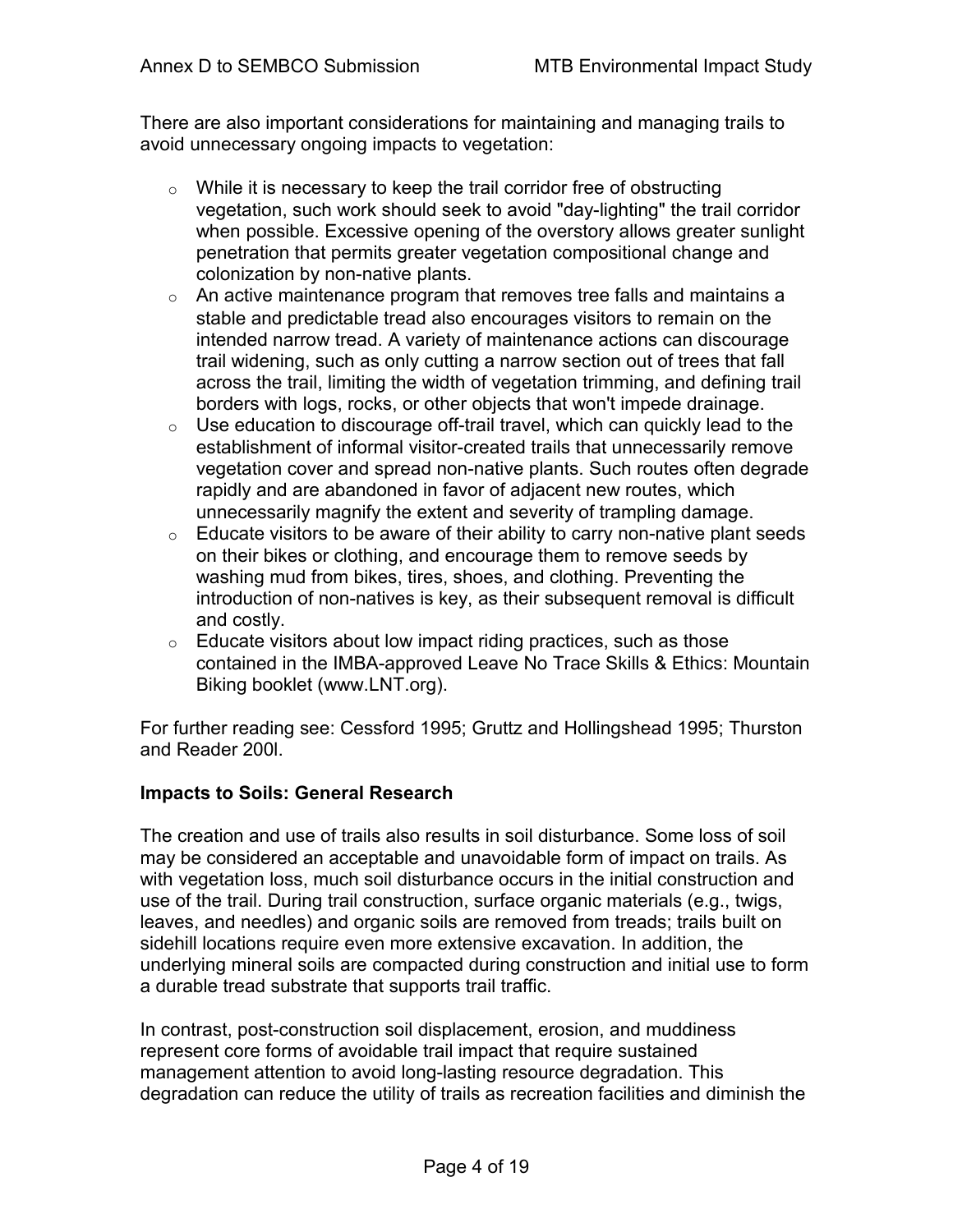quality of visitor experiences. For example, soil erosion exposes rocks and plant roots, creating a rutted and uneven tread surface. Erosion can also be selfperpetuating when treads erode below the surrounding soil level, hindering efforts to divert water from the trail and causing accelerated erosion and muddiness. Similarly, excessive muddiness renders trails less usable and aggravates tread widening and associated vegetation loss as visitors seek to circumvent mud holes and wet soils (Marion, 2006).

Research has shown that visitors notice obvious forms of trail impact, such as excessive muddiness and eroded ruts and tree roots, and that such impacts can degrade the quality of visitor experiences (Roggenbuck and others., 1993; Vaske and others., 1993). Such conditions also increase the difficulty of travel and may threaten visitor safety. Remedying these soil impacts can also require substantial rehabilitation costs. Clearly, one primary trail management objective should be the prevention of excessive soil impacts. Let's examine four common forms of soil impact in greater detail:

# **The Four Common Forms of Soil Degradation on Trails:**

- o Compaction
- o Muddiness
- o Displacement
- o Erosion

Compaction: Soil compaction is caused by the weight of trail users and their equipment, which passes through feet, hooves, or tires to the tread surface.

Compacted soils are denser and less permeable to water, which increases water runoff. However, compacted soils also resist erosion and soil displacement and provide durable treads that support traffic. From this perspective, soil compaction is considered beneficial, and it is an unavoidable form of trail impact. Furthermore, a primary resource protection goal is to limit trailside impacts by concentrating traffic on a narrow tread. Success in achieving this objective will necessarily result in higher levels of soil compaction.

The process of compacting the soil can present a difficult challenge, especially on new trails. Unless soils are mechanically compacted during tread construction, initial use compacts the portions of the tread that receive the greatest traffic, generally the center. The associated lowering of the tread surface creates a cupped cross-section that intercepts and collects surface water. In flat terrain this water can pool or form muddy sections; in sloping terrain the water is channeled down the trail, gaining in volume, speed, and erosive potential.

Displacement: Trail users can also push soil laterally, causing displacement and development of ruts, berms, or cupped treads. Soil displacement is particularly evident when soils are damp or loose and when users are moving at higher rates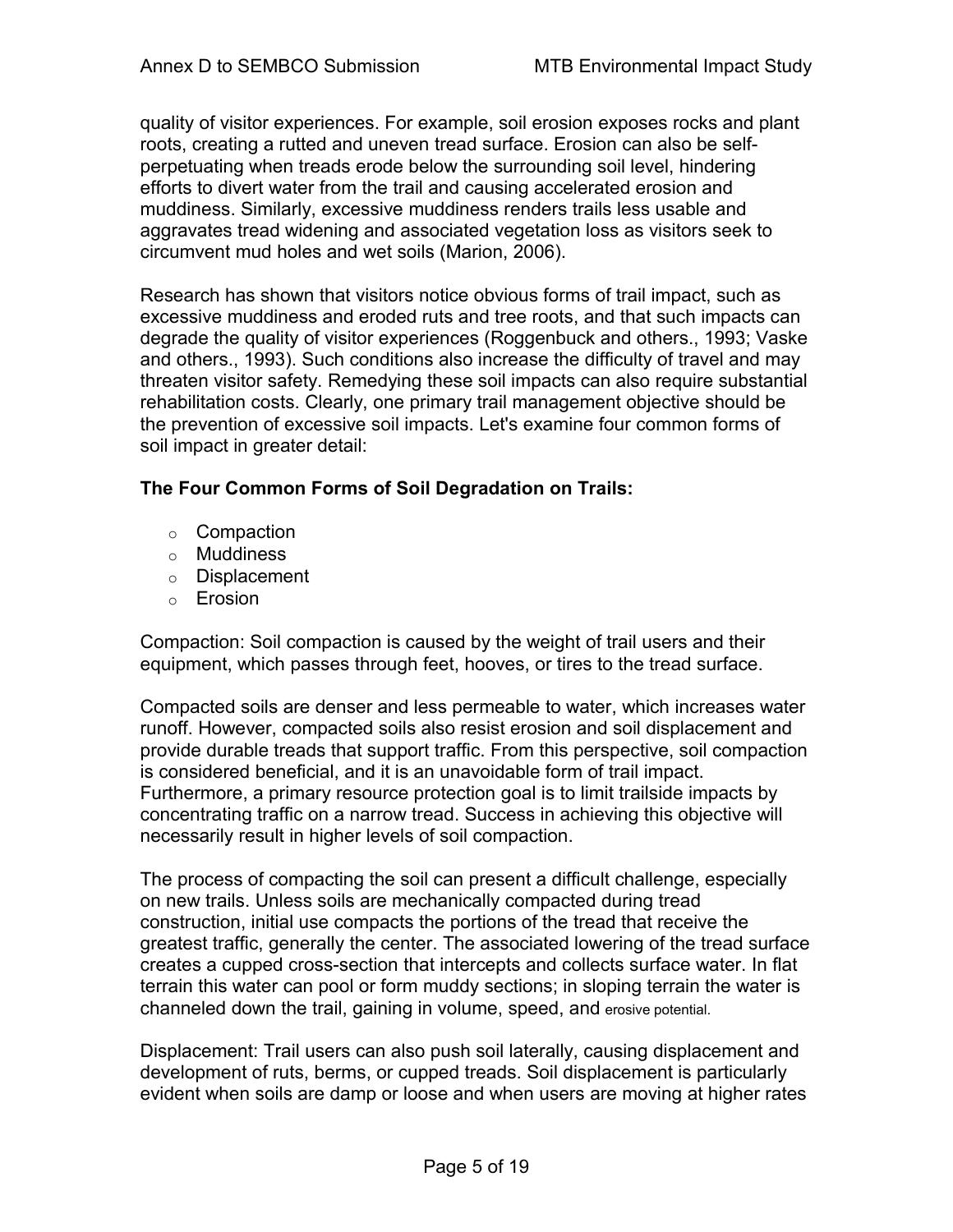of speed, turning, braking, or other movements that create more lateral force. Soil can also be caught in hooves, footwear, or tire treads, flicked to the side or carried some distance and dropped. Regardless of the mechanism, soil is generally displaced from the tread center to the sides, elevating inslopes or berms, and compounding drainage problems.

Muddiness: When trails are located in areas of poor drainage or across highly organic soils that hold moisture, tread muddiness can become a persistent problem. Muddiness is most commonly associated with locations where water flows across or becomes trapped within flat or low-lying areas. Soil compaction, displacement, and erosion can exacerbate or create problems with muddiness by causing cupped treads that collect water during rainfall or snowmelt. Thus, muddiness can occur even along trails where there is sufficient natural drainage. Subsequent traffic skirts these problem spots, compacting soils along the edges, widening mud holes and tread width, and sometimes creating braided trails that circumvent muddy sections.

Erosion: Soil erosion is an indirect and largely avoidable impact of trails and trail use. Soil can be eroded by wind, but generally, erosion is caused by flowing water. To avoid erosion, sustainable trails are generally constructed with a slightly crowned (flat terrain) or outsloped (sloping terrain) tread. However, subsequent use compacts and/or displaces soils over time to create a cupped or insloped tread surface that intercepts and carries water. The concentrated run-off picks up and carries soil particles downhill, eroding the tread surface.

Loose, uncompacted soil particles are most prone to soil erosion, so trail uses that loosen or detach soils contribute to higher erosion rates. Erosion potential is closely related to trail grade because water becomes substantially more erosive with increasing slope. The size of the watershed draining to a section of trail is also influential - larger volumes of water are substantially more erosive.

Water and the sediment it carries will continue down the trail until a natural or constructed feature diverts it off the tread. Such features include a natural or constructed reversal in grade, an outsloped tread, rocks or tree roots, or a constructed drainage dip or water bar. Once the water slows, it drops its sediment load, filling in tread drainage features and causing them to fail if not periodically maintained. Sediment can also be carried directly into watercourses, creating secondary impacts to aquatic systems. Properly designed drainage features are designed to divert water from the trail at a speed sufficient to carry the sediment load well below the tread, where vegetation and organic litter can filter out sediments. A well-designed trail should have little to no cumulative soil loss, for example, less than an average of one-quarter inch (6.3 mm) per year.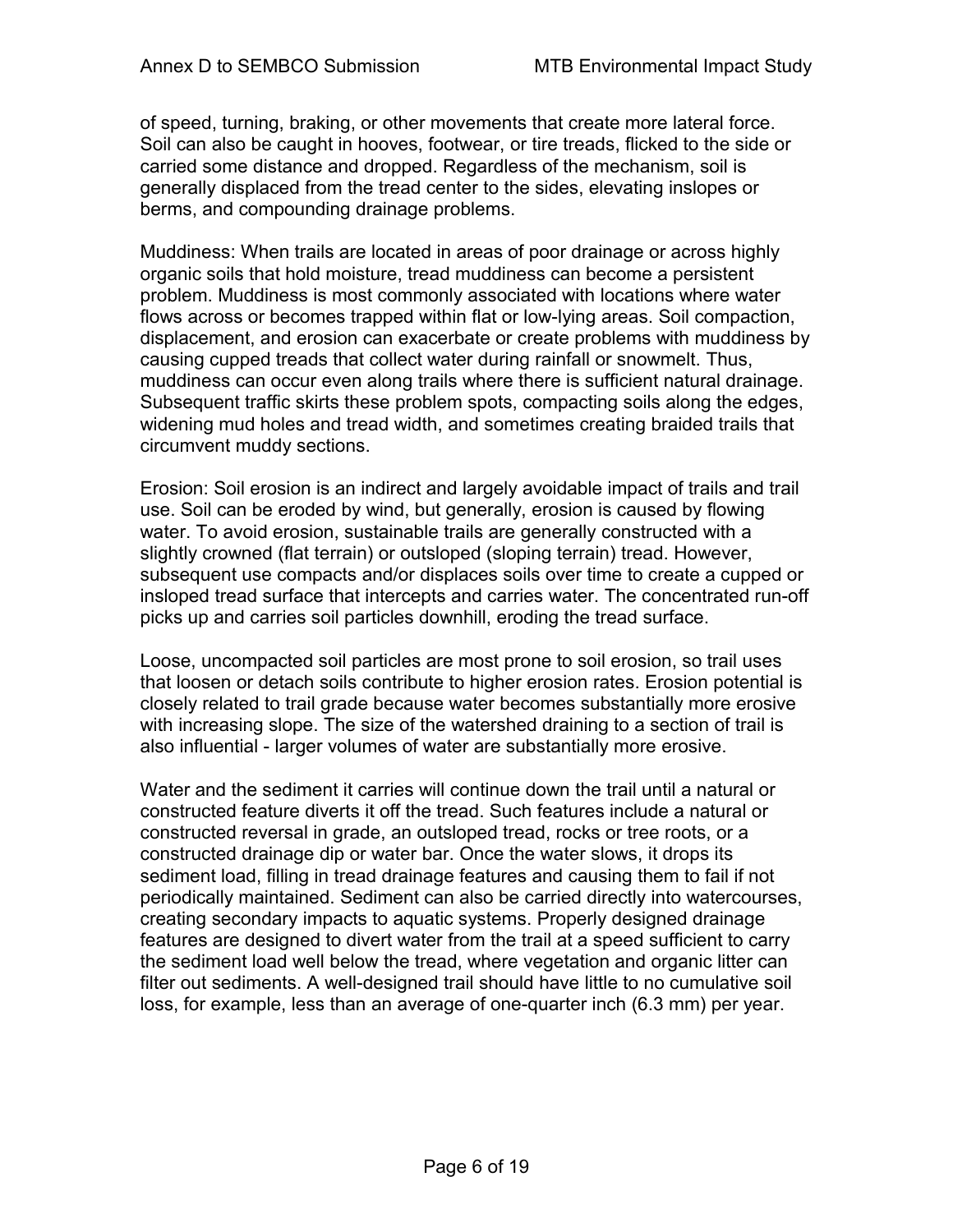## **Impacts to Soils: Mountain Biking-Specific Research**

Several studies have evaluated the soil impacts of mountain biking.

Wilson and Seney (1994) evaluated tread erosion from horses, hikers, mountain bikes, and motorcycles on two trails in the Gallatin National Forest, Montana. They applied one hundred passes of each use-type on four sets of 12 trail segments, followed by simulated rainfalls and collection of water runoff to assess sediment yield at the base of each segment. Control sites that received no passes were also assessed for comparison. Results indicated that horses made significantly more sediment available for erosion than the other uses, which did not significantly vary from the control sites. Traffic on pre-wetted soils generated significantly greater amounts of soil runoff than on dry soils for all uses.

Marion (2006) studied 78 miles (125 km) of trail (47 segments) in the Big South Fork National River and Recreation Area, Tennessee and Kentucky, measuring soil loss along transects across the trail to evaluate the influence of use-related, environmental, and management factors. Sidehill-aligned trails were significantly less eroded than trails in valley bottom positions, in part due to the influence of periodic floods. Trail grade and trail alignment angle were also significant predictors of tread erosion. Erosion rates on trails with 0-6 percent and 7-15 percent grades were similar, while erosion on trails with grades greater than 16 percent were significantly higher. And there was significantly greater erosion on fall line trails (alignment angles of 0-22 degrees) than those with alignments closer to the contour.

This study also provided an opportunity to examine the relative contribution of different use types, including horse, hiking, mountain biking, and ATV. Trails predominantly used for mountain biking had the least erosion of the use types investigated. Computed estimates of soil loss per mile of trail also revealed the mountain biking trails to have the lowest soil loss.

White and others (2006) also examined trails predominantly used for mountain biking in five ecological regions of the Southwest along 163 miles (262 km) of trail. Two trail condition indicators, tread width and maximum incision, were assessed at each sample point. Results show that erosion and tread width on these trails differed little in comparison to other shared-use trails that receive little or no mountain biking.

Goeft and Alder (2001) evaluated the resource impacts of mountain biking on a recreational trail and racing track in Australia over a 12-month period. A variety of trail condition indicators were assessed on new and older trail segments with uphill, downhill, and flat trail sections. Results found that trail slope, age, and time were significant erosion factors, and that downhill slopes and curves were the most susceptible to erosion. New trails experienced greater amounts of soil compaction but all trails exhibited both compaction and loosening of soils over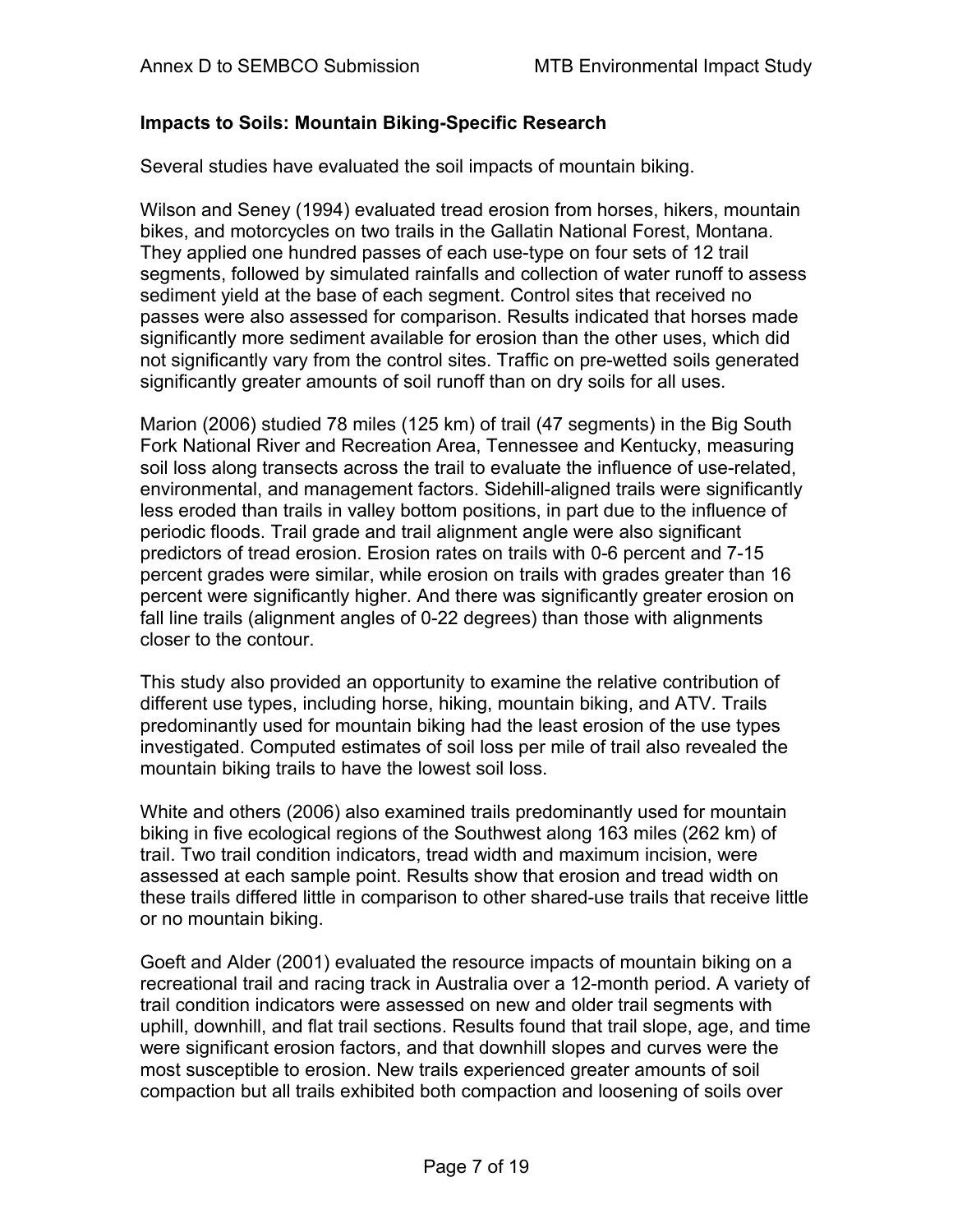time. The width of the recreational trail varied over time, with no consistent trend, while the width of the racing trail grew following events but exhibited net recovery over time. Impacts were confined to the trail tread, with minimal disturbance of trailside vegetation.

Bjorkman (1996) evaluated two new mountain biking trails in Wisconsin before and for several years after they were opened to use. Vegetation cover within the tread that survived trail construction work declined with increasing use to negligible levels while trailside vegetation remained constant or increased in areas damaged by construction work. Similarly, soil compaction within the tread rose steadily while compaction of trailside soils remained constant. Vegetation and soil impacts occurred predominantly during the first year of use with minor changes thereafter.

Wohrstein (1998) evaluated the impacts from a World Championship mountain biking race with 870 participants and 80,000 spectators. Erosion was found only on intensively used racing trails in steep terrain where alignments allowed higher water runoff. The mountain biking routes exhibited higher levels of compaction but to a shallower depth in comparison to the spectator areas, where compaction was lower but deeper.

Cessford (1995) provides a comprehensive, though dated, summary of trail impacts with a focus on mountain biking. Of particular interest is his summary of the two types of forces exerted by bike tires on soil surfaces: The downward compaction force from the weight of the rider and bike, and the rotational shearing force from the turning rear wheel. Mountain bikers generate the greatest torque, with potential tread abrasion due to slippage, during uphill travel. However, the torque possible from muscle power is far less than that from a motorcycle, so wheel slippage and abrasion occur only on wet or loose surfaces. Tread impact associated with downhill travel is generally minimal due to the lack of torque and lower ground pressures. Exceptions include when riders brake hard enough to cause skidding, which displaces soil downslope, or bank at higher speeds around turns, which displaces soil to the outside of the turn. Impacts in flatter terrain are also generally minimal, except when soils are wet or uncompacted and rutting occurs.

## **Impacts to Soils: Management Implications**

Soil loss is among the most enduring forms of trail impact, and minimizing erosion and muddiness are the most important objectives for achieving a sustainable trail. Soil cannot easily be replaced on trails, and where soil disappears, it leaves ruts that make travel and water drainage more difficult, prompting further impacts, such as trail widening.

Existing studies indicate that mountain biking differs little from hiking in its contribution to soil impacts. Other factors, particularly trail grade, trail/slope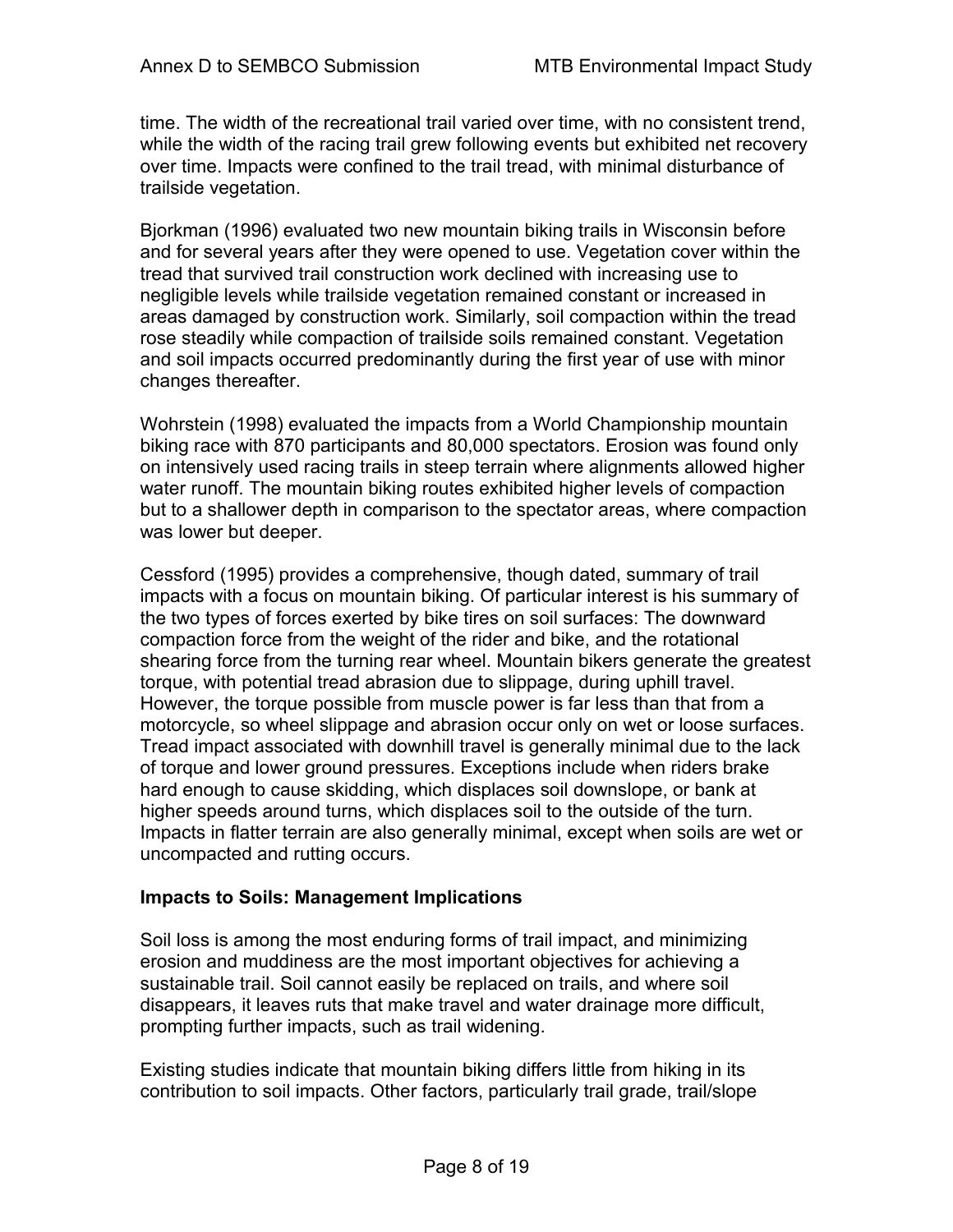alignment angle, soil type/wetness, and trail maintenance, are more influential determinants of tread erosion or wetness.

There are a number of tactics for avoiding the worst soil-related impacts to trails:

- o Discourage or prohibit off-trail travel. Informal trails created by off-trail travel frequently have steep grades and fall-line alignments that quickly erode, particularly in the absence of tread maintenance. Exceptions include areas of solid rock or non-vegetated cobble.
- o Design trails with sustainable grades and avoid fall-line alignments. (See p. 112 for more)
- $\circ$  When possible, build trails in dry, cohesive soils that easily compact and contain a larger percentage of coarse material or rocks. These soils better resist erosion by wind and water or displacement by feet, hooves and tires.
- o Minimize tread muddiness by avoiding flat terrain, wet soils, and drainagebottom locations.
- $\circ$  Use grade reversals to remove water from trail treads. Grade reversals are permanent and sustainable - when designed into a trail's alignment they remain 100 percent effective and rarely require maintenance.

Other strategies are more temporary in nature and will require periodic maintenance to keep them effective:

- $\circ$  While the use of a substantial outslope (e.g., 5 percent) helps remove water from treads, it is rarely a long-term solution. Tread cupping and berm development will generally occur within a few years after tread construction. If it is not possible to install additional grade reversals, reshape the tread to reestablish an outsloped tread surface periodically, and install wheel-friendly drainage dips or other drainage structures to help water flow off the trail.
- $\circ$  If it is not possible to install proper drainage on a trail, consider rerouting trail sections that are most problematic, or possibly hardening the tread.
- $\circ$  In flatter areas, elevate and crown treads to prevent muddiness, or add a gravel/soil mixture in low spots.

Finally, it is important to realize that visitor use of any type on trails when soils are wet contributes substantially greater soil impact than the same activities when soils are dry. Thus, discouraging or prohibiting the use of trails that are prone to muddiness during rainy seasons or snowmelt is another effective measure. Generally such use can be redirected to trails that have design or environmental attributes that allow them to better sustain wet season uses.

For additional information about minimizing soil impacts through trail design, construction, maintenance, and tread hardening, see Trail Solutions.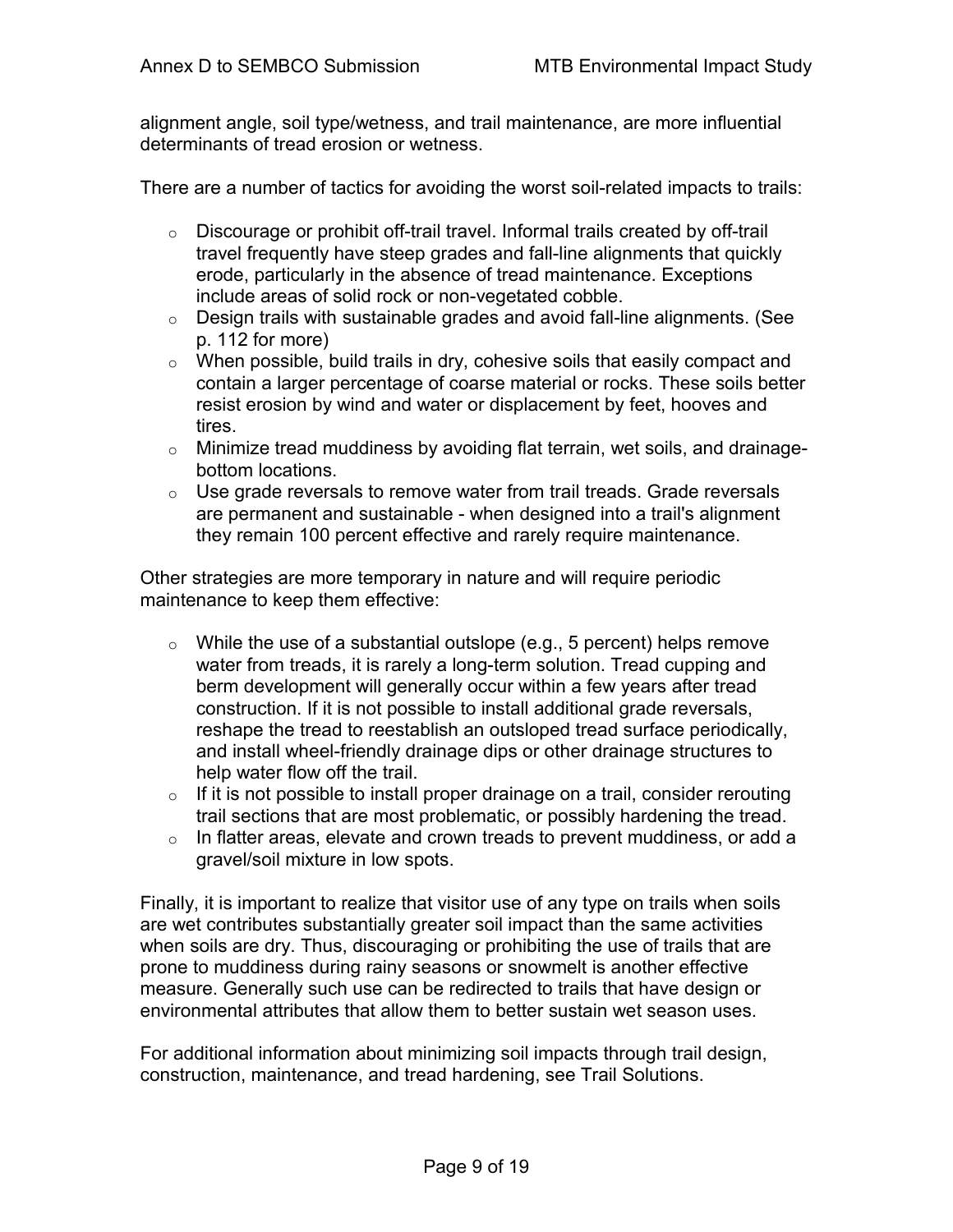#### **Impacts to Water Resources: General Research**

Trails and their use can also affect water quality. Trail-related impacts to water resources can include the introduction of soils, nutrients, and pathogenic organisms (e.g., Giardia), and alter the patterns of surface water drainage. However, in practice, these impacts are avoidable, and properly designed and maintained trails should not degrade water quality. Unfortunately there is very little research to draw from on these topics, and none that is specific to mountain biking.

Poorly sited and/or maintained trails can be eroded by water, with tread sediments carried off by runoff. Generally, if water control features such as grade reversals and outsloped treads are used to divert runoff from trails, the water drops its sediment close to trails, where it is trapped and held by organic litter and vegetation. Soils eroded from trails rarely enter water bodies, unless trails cross streams or run close to stream or lake shorelines and lack adequate tread drainage features. Since many recreational activities, such as fishing, swimming, boating, and viewing scenery (e.g., waterfalls) draw visitors and trails to the vicinity of water resources, it is often necessary to route trails to water resources or visitors will simply create their own informal trails.

Trails that are close to water resources require special consideration in their design and management to prevent the introduction of suspended sediments into bodies of water. Eroded soil that enters water bodies increase water turbidity and cause sedimentation that can affect aquatic organisms (Fritz and others 1993). Trout and other fish lay their eggs in gravels on the bottom of streams and lakes, and sediments can smother those eggs, reducing reproductive success. Sedimentation can also hurt invertebrate organisms, which serve as food for fish and other creatures. In addition, some sediment may contain nutrients that can contribute to algal blooms that deplete the dissolved oxygen in water bodies when they die off.

Poorly designed trails can also alter hydrologic functions - for instance, trails can intercept and divert water from seeps or springs, which serve important ecological functions. In those situations, water can sometimes flow along the tread, leading to muddiness or erosion and, in the case of cupped and eroded treads, the water may flow some distance before it is diverted off the trail, changing the ecology of small wetland or riparian areas.

Trail users may also pollute water with pathogenic organisms, particularly those related to improperly disposed human waste. Potential pathogenic organisms found through surveys of backcountry water sources include Cryptosporidium spp., Giardia spp., and Campylobacter jejuni (LeChevallier and others, 1999; Suk and others, 1987; Taylor and others, 1983). This is rarely a significant concern where trail use is predominantly day-oriented, and waste issues can be avoided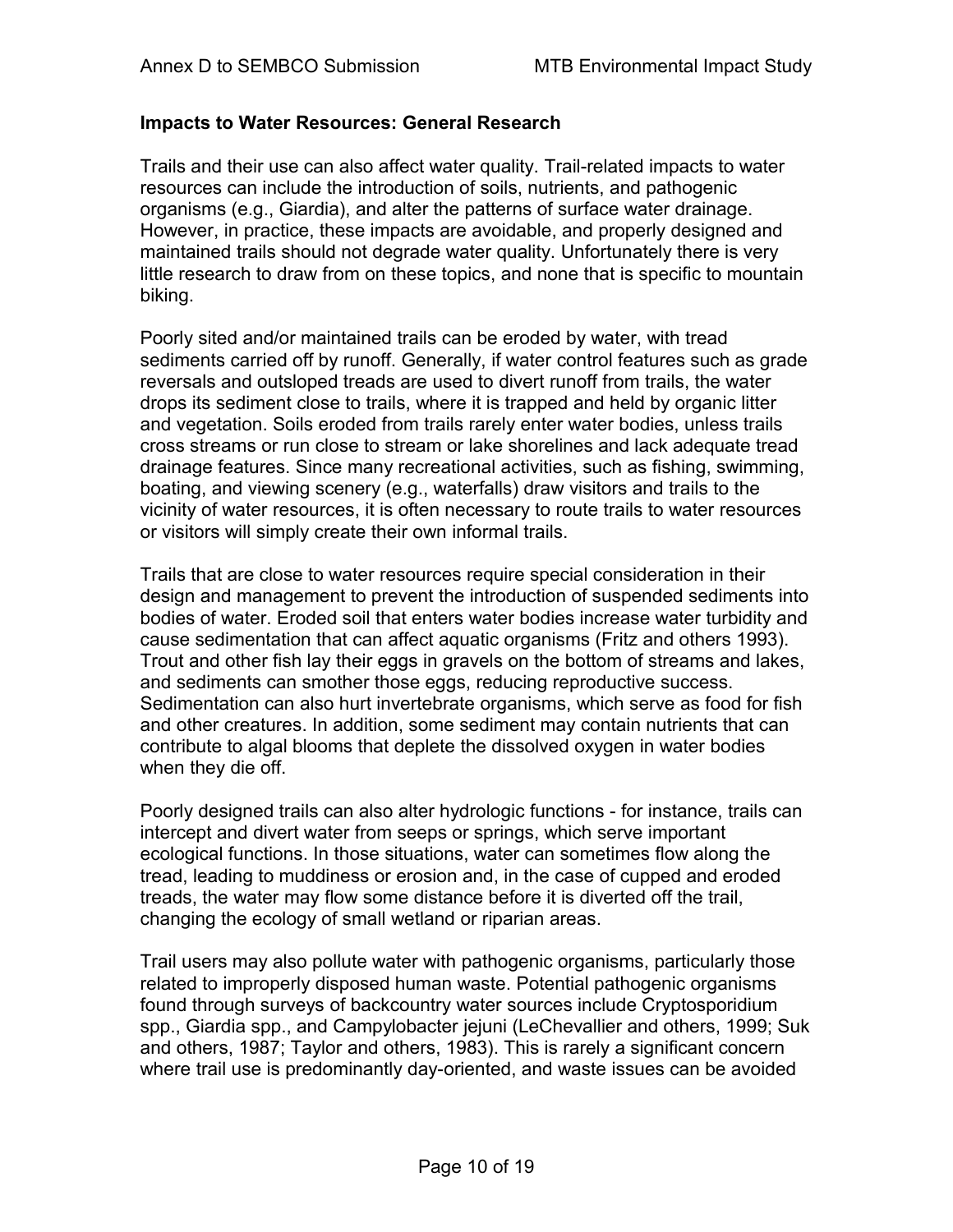by installing toilet facilities or following Leave No Trace practices (i.e., digging cat-holes for waste away from water resources).

#### **Impacts to Water Resources: Management Implications**

The same trail design, construction, and maintenance measures that help minimize vegetation and soil impacts also apply to water. But there are also some additional efforts needed to protect water resources:

- $\circ$  Trails should avoid close proximity to water resources. For example, it is better to build a trail on a sidehill along a lower valley wall than to align it through flat terrain along a stream edge, where trail runoff will drain directly into the stream.
- $\circ$  It is best to minimize the number of stream crossings. Where crossings are necessary, scout the stream carefully to select the most resistant location for the crossing. Look for rocky banks and soils that provide durable surfaces.
- $\circ$  Design water crossings so the trail descends into and climbs out of the steam crossing, preventing stream water from flowing down the trail.
- $\circ$  Armor trails at stream crossings with rock, geotextiles, or gravel to prevent erosion.
- $\circ$  Include grade reversals, regularly maintained outsloped treads, and/or drainage features to divert water off the trail near stream crossings. This prevents large volumes of water and sediment from flowing down the trail into the stream, and allows trailside organic litter, vegetation, and soils to slow and filter water.
- $\circ$  On some heavily used trails, a bridge may be needed to provide a sustainable crossing.
- o Where permanent or intermittent stream channels cross trails, use wheelfriendly open rock culverts or properly sized buried drainage culverts to allow water to cross properly, without flowing down the trail.

#### **Impacts to Wildlife: General Research**

Trails and trail uses can also affect wildlife. Trails may degrade or fragment wildlife habitat, and can also alter the activities of nearby animals, causing avoidance behavior in some and food-related attraction behavior in others (Hellmund, 1998; Knight & Cole, 1991). While most forms of trail impact are limited to a narrow trail corridor, disturbance of wildlife can extend considerably further into natural landscapes (Kasworm & Monley, 1990; Tyser & Worley, 1992). Even very localized disturbance can harm rare or endangered species.

Different animals respond differently to the presence of trail users. Most wildlife species readily adapt or become "habituated" to consistent and non-threatening recreational activities. For example, animals may notice but not move away from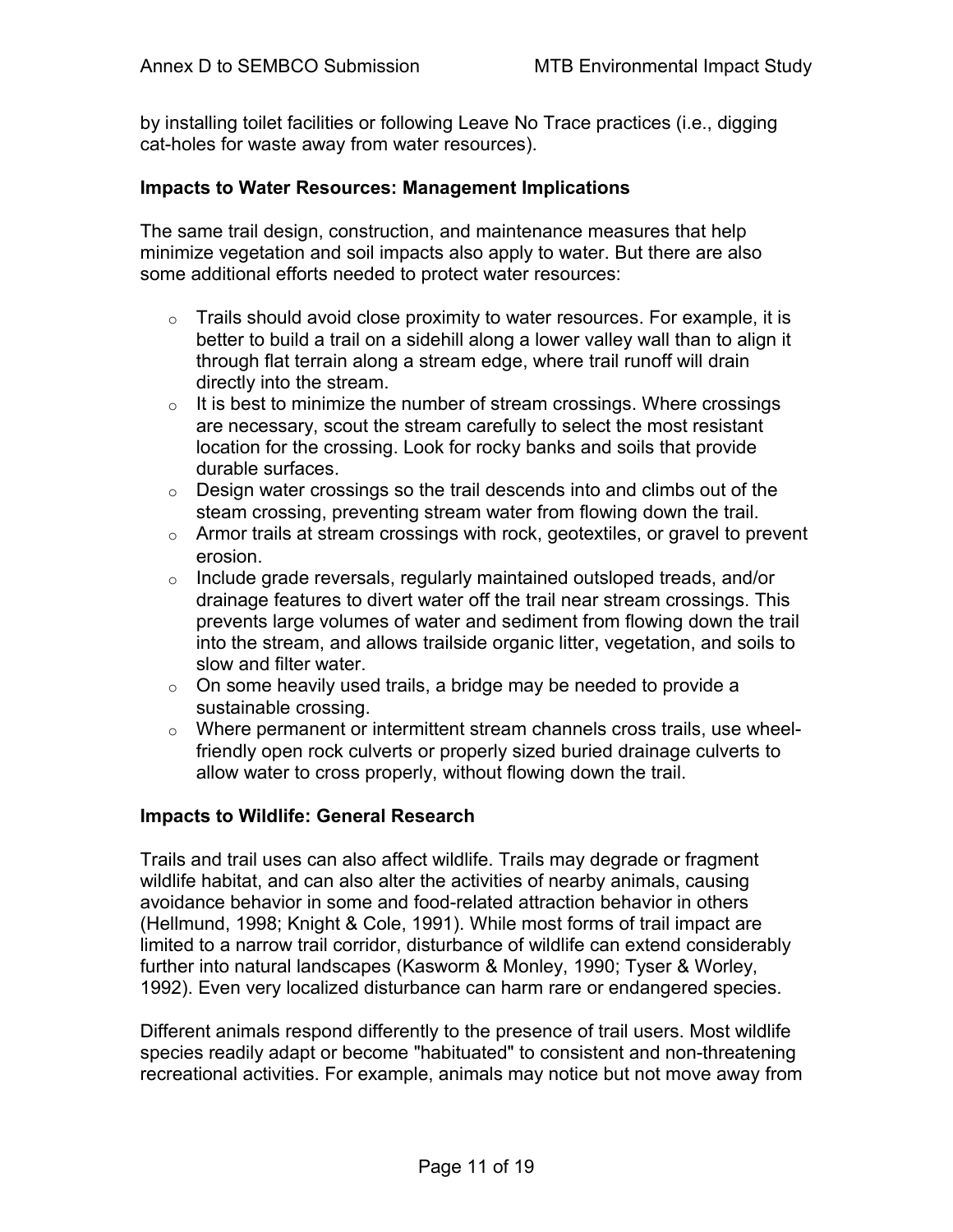humans on a frequently used trail. This is fortunate, as it can allow high quality wildlife viewing experiences for visitors and cause little or no impact to wildlife.

Other forms of habituation, however, are less desirable. Visitors who feed wildlife, intentionally or from dropped food, can contribute to the development of food-related attraction behavior that can turn wild animals and birds into beggars. In places where visitors stop to eat snacks or lunches, wildlife quickly learn to associate people with food, losing their innate fear of humans and returning frequently to beg, search for food scraps, or even raid unprotected packs containing food. Feeding wild creatures also endangers their health and wellbeing. For instance, after food-attracted deer in Grand Canyon National Park became sickly and dangerously aggressive, researchers found up to six pounds of plastic and foil wrappers obstructing intestinal passages of some individuals.

The opposite conduct in wildlife - avoidance behavior - can be equally problematic. Avoidance behavior is generally an innate response that is magnified by visitor behaviors perceived as threatening, such as loud sounds, off-trail travel, travel in the direction of wildlife, and sudden movements. When animals flee from disturbance by trail users, they often expend precious energy, which is particularly dangerous for them in winter months when food is scarce. When animals move away from a disturbance, they leave preferred or prime habitat and move, either permanently or temporarily, to secondary habitat that may not meet their needs for food, water, or cover. Visitors and land managers, however, are often unaware of such impacts, because animals often flee before humans are aware of the presence of wildlife.

## **Impacts to Wildlife: Mountain Biking-Specific Research**

The impacts of mountain biking on wildlife are similar to those of hikers and other non motorized trail users.

Taylor and Knight (2003) investigated the interactions of wildlife and trail users (hikers and mountain bikers) at Antelope Island State Park in Utah. A hidden observer using an optical rangefinder recorded bison, mule deer, and pronghorn antelope response to an assistant who hiked or biked a section of trail. The observer then measured wildlife reactions, including alert distance, flight response, flight distance, distance fled, and distance from trail. Observations revealed that 70 percent of animals located within 330 feet (100 m) of a trail were likely to flee when a trail user passed, and that wildlife exhibited statistically similar responses to mountain biking and hiking. Wildlife reacted more strongly to off-trail recreationists, suggesting that visitors should stay on trails to reduce wildlife disturbance. While Taylor and Knight found no biological justification for managing mountain biking any differently than hiking, they note that bikers cover more ground in a given time period than hikers and thus can potentially disturb more wildlife per unit time.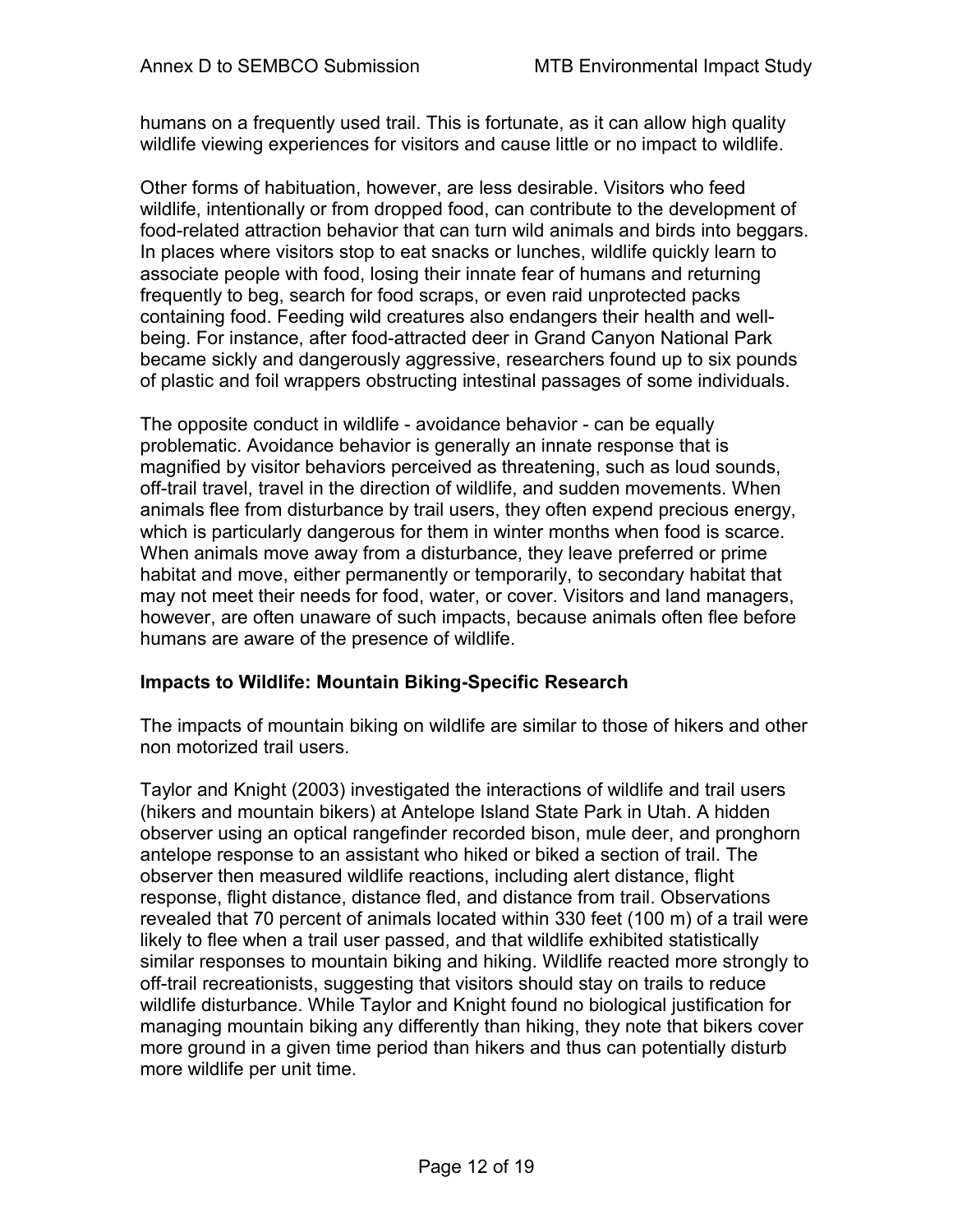This study also surveyed 640 hikers, mountain bikers, and horseback riders on the island to assess their perceptions of the effects of recreation on wildlife. Most respondents felt they could approach animals far closer than the flight distance suggested by the research, and 50 percent felt that recreational uses did not have a negative effect on wildlife.

Another study evaluated the behavioral responses of desert bighorn sheep to disturbance by hikers, mountain bikers, and vehicles in low- and high-use areas of Canyonlands National Park (Papouchis and others., 2001). Following observations of 1,029 bighorn sheep/human interactions, the authors reported that sheep fled 61 percent of the time from hikers, 17 percent of the time from vehicles, and 6 percent of the time from mountain bikers. The stronger reaction to hikers, particularly in the high-use area, was attributed to more off-trail hiking and direct approaches to the sheep. The researchers recommended that park officials restrict recreational uses to trails, particularly during the lambing and rut seasons, in order to minimize disturbance.

An experimental study in Switzerland evaluated the disturbance associated with hiking, jogging, and mountain biking on high elevation chamois, which are goatlike mammals found in the European mountains (Gander & Ingold 1997). The authors assessed alert distance, flight distance, and distance fled, and found that approximately 20 percent of the animals fled from trailside pastures in response to visitor intrusions. The authors found no statistically significant differences, however, between the behavioral responses of animals to the three different types of user, and authors concluded that restrictions on mountain biking above timberline would not be justified from the perspective of chamois disturbance.

A study of the Boise River in Idaho examined flushing distances of bald eagles when exposed to actual and simulated walkers, joggers, fishermen, bicyclists, and vehicles (Spahr 1990). The highest frequency of eagle flushing was associated with walkers (46 percent), followed by fishermen (34 percent), bicyclists (15 percent), joggers (13 percent), and vehicles (6 percent). However, bicyclists caused eagles to flush at the greatest distances (mean = 148 meters), followed by vehicles (107m), walkers (87m), fishermen (64m), and joggers (50m). Eagles were most likely to flush when recreationists approached slowly or stopped to observe them, and were less alarmed when bicyclists or vehicles passed quickly at constant speeds. Similar findings have been reported by other authors, who attribute the difference in flushing frequency between walkers and bikers/vehicles either to the shorter time of disturbance and/or the additional time an eagle has to "decide" to fly (Van der Zande and others. 1984).

Safety issues related to grizzly bear attacks on trail users in Banff National Park prompted Herrero and Herrero (2000) to study the Morraine Lake Highline Trail. Park staff noted that hikers were far more numerous than mountain bikers on the trail, but that the number of encounters between bikers and bears was disproportionately high. For example, three of the four human-grizzly bear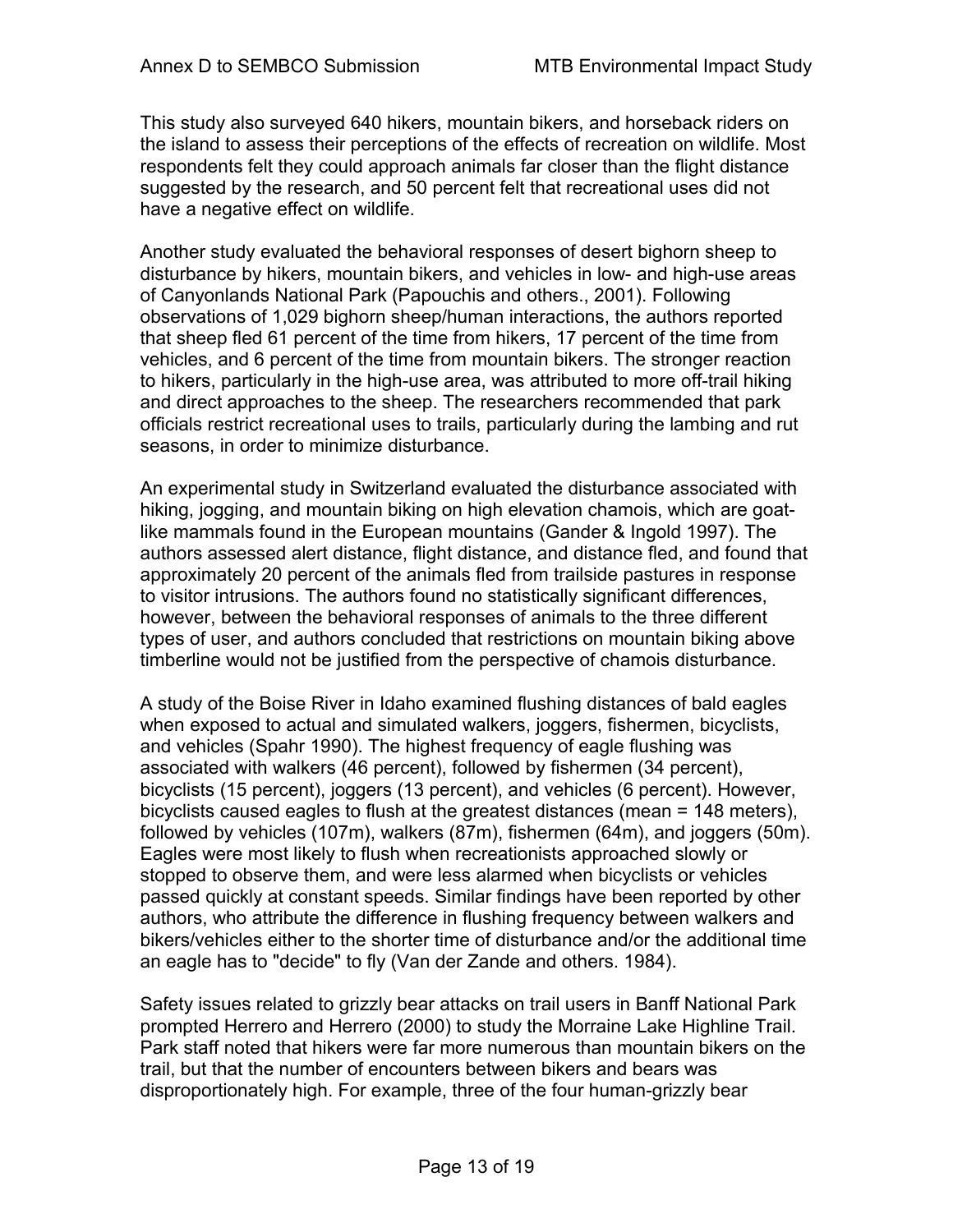encounters that occurred along the trail during 1997-98 involved mountain bikers. Previous research had shown that grizzly bears are more likely to attack when they first become aware of a human presence at distances of less than 50 meters. Herrero and Herrero concluded that mountain bikers travel faster, more quietly, and with closer attention to the tread than hikers, all attributes that limit reaction time for bears and bikers, and increases the likelihood of sub-fifty meter encounters. In addition, most of the bear-cyclist encounters took place on a fast section of trail that went through high-quality bear habitat with abundant berries. To reduce such incidents, they recommended education, seasonal closures of the trail to bikes and/or hikers, construction of an alternate trail, and regulations requiring a minimum group size for bikers.

# **Impacts to Wildlife: Management Implications**

Many potential impacts to wildlife can be avoided by ensuring that trails avoid the most sensitive or critical wildlife habitats, including those of rare and non-rare species. There are a number of tactics for doing this:

- $\circ$  Route trails to avoid riparian or wetland areas, particularly in environments where they are uncommon. Consult with fish and wildlife specialists early in the trail planning phase.
- o For existing trails, consider discouraging or restricting access during sensitive times/seasons (e.g., mating or birthing seasons) to protect wildlife from undue stress

The education of trail users is also an important and potentially highly effective management option for protecting wildlife. Organizations should encourage Leave No Trace practices and teach appropriate behaviors in areas where wildlife are found:

- $\circ$  Store food safely and leave no crumbs behind fed animals too often become dead animals.
- $\circ$  It's OK for wildlife to notice you but you are "too close" or "too loud" if an animal stops what its doing and/or moves away from you.
- $\circ$  It's best to view wildlife through binoculars, spotting scopes, and telephoto lenses.
- o All wildlife can be dangerous be aware of the possible presence of animals and keep your distance to ensure your safety and theirs.

# **Conclusion**

While land managers have long been concerned about the environmental impacts of mountain biking, there are still very few good studies published in peer-reviewed journals. White and others (2006) and Hendricks (1997) note that the majority of mountain biking research has focused on social issues, such as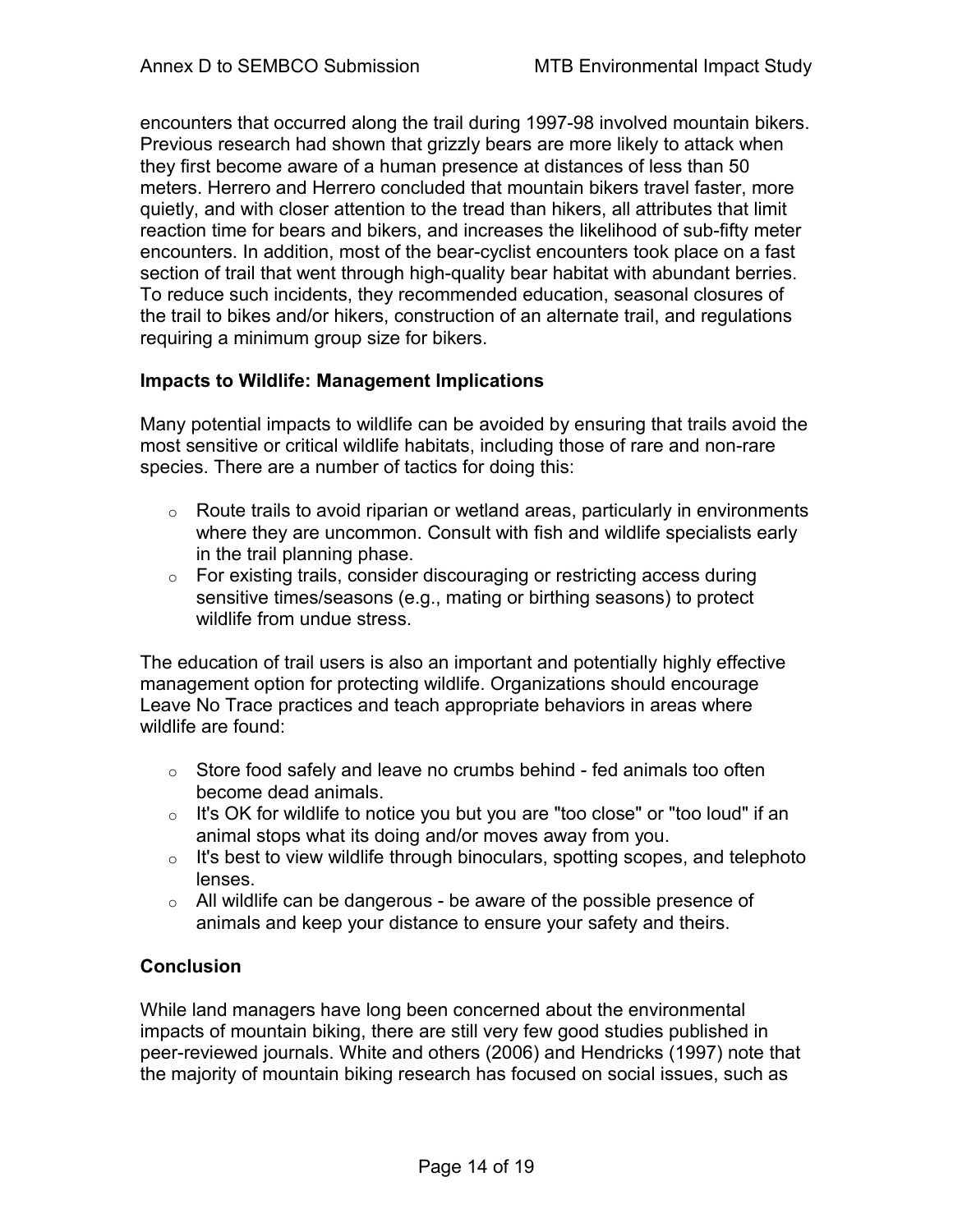conflicts between trail users. As a consequence, the ecological effects of mountain biking on trails and natural resources remain poorly understood.

Still, an emerging body of knowledge on the environmental impact of mountain biking can help guide current management decisions. All of the existing scientific studies indicate that while mountain biking, like all forms of recreational activity, can result in measurable impacts to vegetation, soil, water resources, and wildlife, the environmental effects of well-managed mountain biking are minimal.

Furthermore, while the impact mechanics and forces may be different from foot traffic, mountain biking impacts are little different from hiking, the most common and traditional form of trail-based recreational activity.

Key observations about the environmental impacts of mountain biking:

- 1. Environmental degradation can be substantially avoided or minimized when trail users are restricted to designated formal trails. Many studies have shown that the most damage to plants and soils occur with initial traffic and that the per capita increase in further impact diminishes rapidly with increasing subsequent traffic. Many environmental impacts can be avoided and the rest are substantially minimized when traffic is restricted to a well-designed and managed trail. The best trail alignments avoid the habitats of rare flora and fauna and greatly minimize soil erosion, muddiness, and tread widening by focusing traffic on side-hill trail alignments with limited grades and frequent grade reversals. Even wildlife impacts are greatly minimized when visitors stay on trails; wildlife have a well-documented capacity to habituate to non-threatening recreational uses that occur in consistent places.
- 2. Trail design and management are much larger factors in environmental degradation than the type or amount of use. Many studies have demonstrated that poorly designed or located trails are the biggest cause of trail impacts. As evidence, consider that use factors (type, amount, and behavior of trail visitors) are generally the same along the length of any given trail, yet there is often substantial variation in tread erosion, width, and muddiness. These impacts are primarily attributable to differences in grade and slope alignment angle, soil type and soil moisture, and type of tread construction, surfacing, and drainage. This suggests that a sustainable trail that is properly designed, constructed, and maintained can support lower-impact uses such as hiking and mountain biking with minimal maintenance or degradation.
- 3. The environmental degradation caused by mountain biking is generally equivalent or less than that caused by hiking, and both are substantially less impacting than horse or motorized activities. In the small number of studies that included direct comparisons of the environmental effects of different recreational activities, mountain biking was found to have an impact that is less than or comparable to hiking. For example, Marion and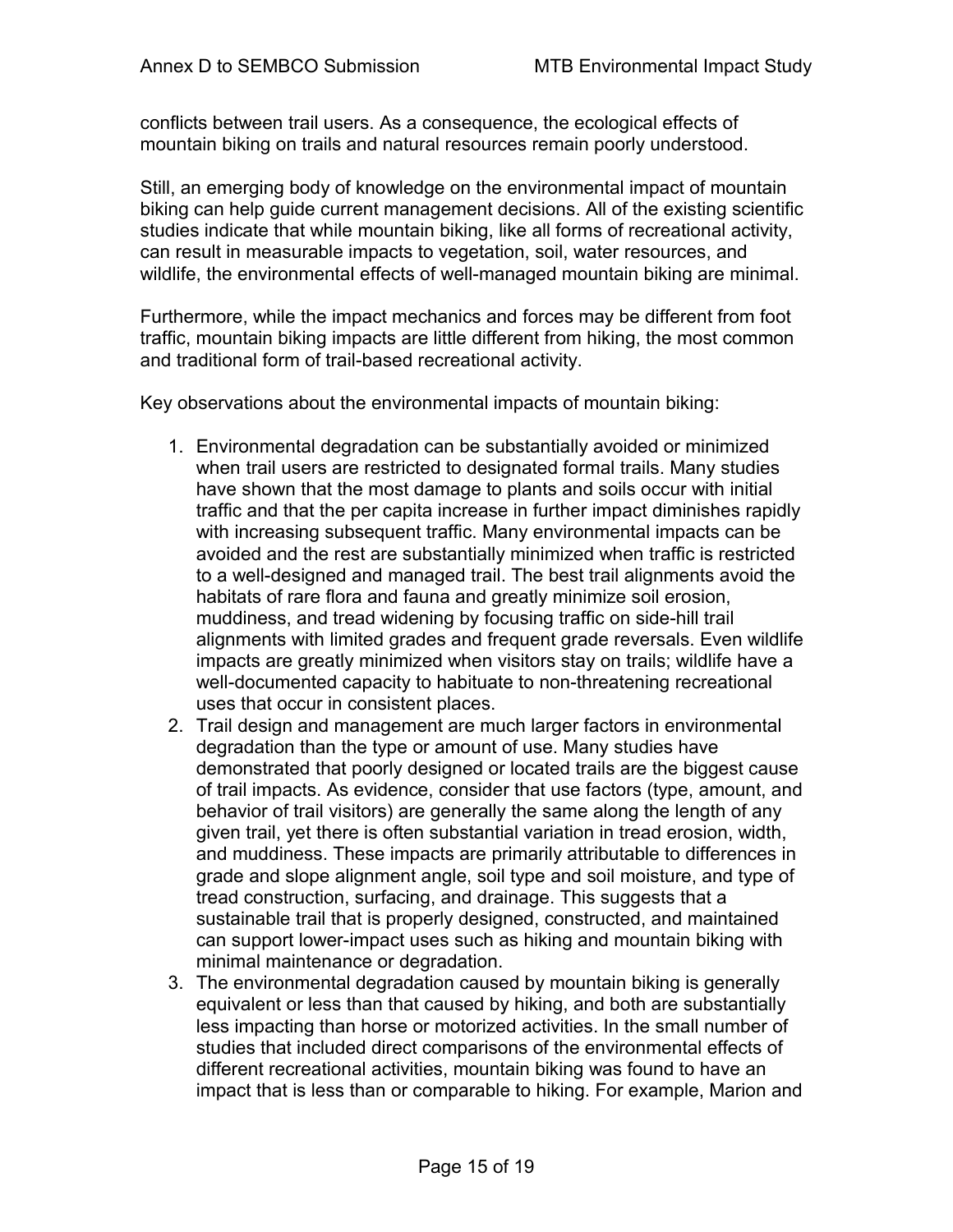Olive (2006) reported less soil loss on mountain bike trails than on hiking trails, which in turn exhibited substantially less soil loss than did horse and ATV trails. Similarly, two wildlife studies reported no difference in wildlife disturbance between hikers and mountain bikers (Taylor & Knight 2003, Gander & Ingold 1997), while two other studies found that mountain bikers caused less disturbance (Papouchis and others. 2001, Spahr 1990). Wilson and Seney (1994) found that horses made significantly more sediment available for erosion than hikers or mountain bikers, which were statistically similar to the undisturbed control. One final point to consider, however, is that mountain bikers, like horse and vehicle users, travel further than hikers due to their higher speed of travel. This means that their use on a per-unit time basis can affect more miles of trail or wildlife than hikers. However, an evaluation of aggregate impact would need to consider the total number of trail users, and hikers are far more numerous than mountain bikers.

# **Mountain Bike Management Implications**

So what does this mean for mountain biking? The existing body of research does not support the prohibition or restriction of mountain biking from a resource or environmental protection perspective. Existing impacts, which may be in evidence on many trails used by mountain bikers, are likely associated for the most part with poor trail designs or insufficient maintenance.

Managers should look first to correcting design-related deficiencies before considering restrictions on low-impact users. By enlisting the aid of all trail users through permanent volunteer trail maintenance efforts, they can improve trail conditions and allow for sustainable recreation.

*Dr. Jeff Marion is a scientist with the U.S. Geological Survey who studies visitor impacts and management in protected natural areas. Jeremy Wimpey is a doctoral candidate in the Park and Recreation Resource Management program at Virginia Tech. Contact them at Virginia Tech, Forestry (0324), Blacksburg, VA 24060, jmarion@vt.edu, wimpeyjf@vt.edu.* 

# **Sources**

Bjorkman, A. W. (1996). Off-road Bicycle and Hiking Trail User Interactions: A Report to the Wisconsin Natural Resources Board. Wisconsin, Wisconsin Natural Resources Bureau of Research.

Cessford, G. R. (1995). Off-road impacts of mountain bikes: a review and discussion Off-Road Impacts of Mountain Bikes: A Review and Discussion Science & Research Series No 92. Wellington, NZ, Department of Conservation. pp: 42-70.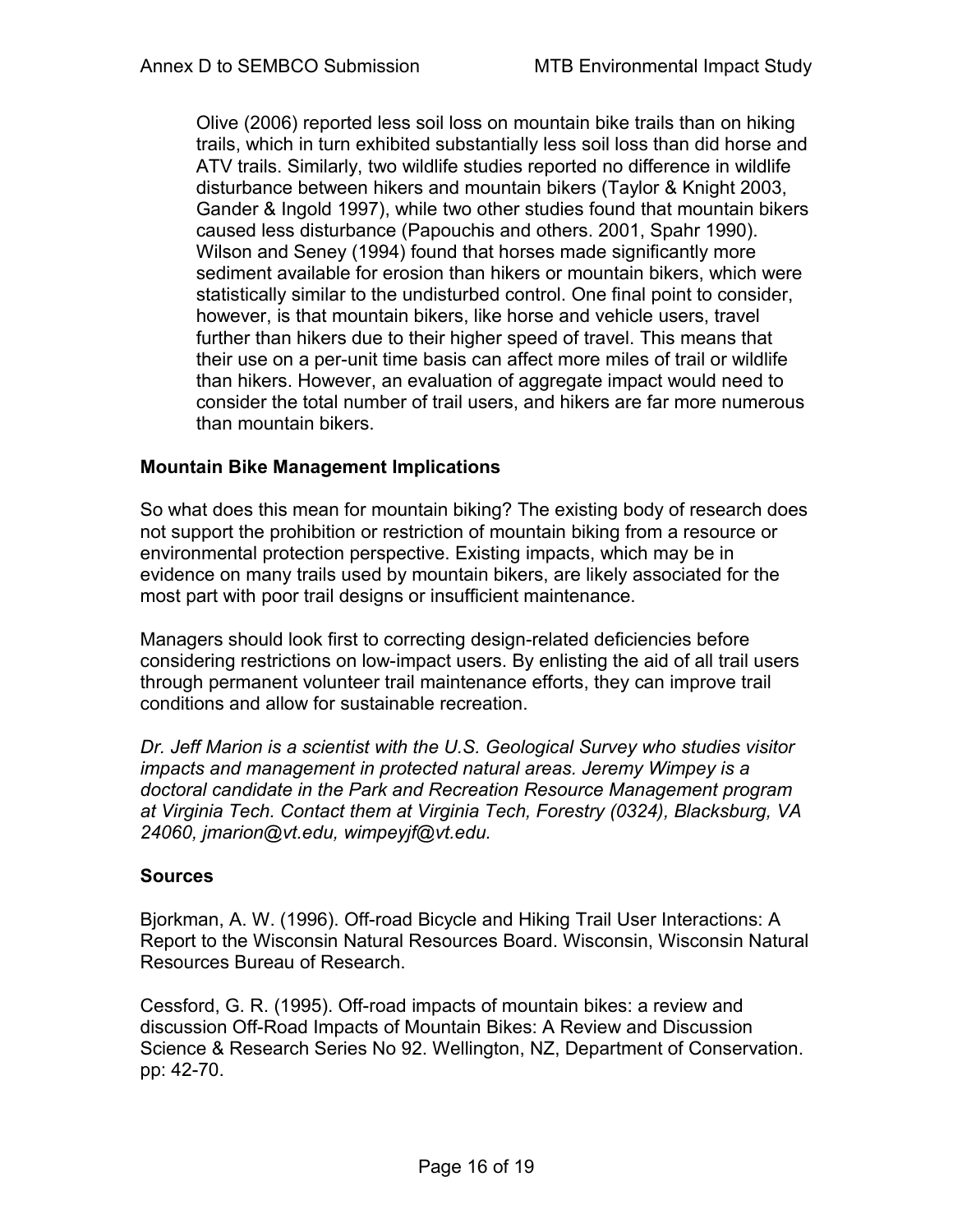Chavez, D., P. Winter, et al. (1993). Recreational mountain biking: A management perspective. Journal of Park and Recreation Administration 11 1: 7.

Edger, C. O. (1997). Mountain biking and Marin Municipal Water District watershed. Trends 34 3: 5.

Fritz, S. C., J. C. Kingston, et al. (1993). Quantitative trophic reconstruction from sedimentary diatom assemblages - A cautionary tale. Freshwater Biology 30(1): 1-23.

Gander, H. and P. Ingold (1997). Reactions of Male Alpine Chamois Rupicapra r. rupicapra to Hikers, Joggers and Mountainbikers. Biological Conservation 79: 3.

Goeft, U. and J. Alder (2001). Sustainable mountain biking: A case study from the Southwest of Western Australia. Journal of Sustainable Tourism 9 3: 19.

Gruttz, J. and D. Hollingshead (1995). "Managing the Biophysical Impacts of Off-Road Bicycling" or "Shred Lightly." Environmental Ethics & Practices in Backcountry Recreation Conference, University of Calgary, Alberta.

Hammit, W. E. and D. N. Cole (1998). Wildland Recreation: Ecology and Management. New York, John Wiley and Sons, Inc.

Hellmund, P. C. (1998). Planning Trails with Wildlife in Mind: A Handbook for Trail Planners. Denver, Colorado State Parks.

Hendricks, W. W. (1997). Mountain bike management and research: An introduction. Trends, 34(3), 2-4.

Herrero, Jake, and Stephen Herrero (2000) Management Options for the Moraine Lake Highline Trail: Grizzly Bears and Cyclists. Unpublished Report for Parks Canada.

Kasworm, W. F. and T. L. Monley (1990). Road and trail influences on grizzly bears and black bears in northwest Montana. Bears: Their Biology and Management: Proceedings of the 8th International Conference, Victoria, B.C., International Association for Bear Research and Management.

Knight, R. L. and D. N. Cole (1991). Effects of recreational activity on wildlife in wildlands. Transactions of the North American Wildlife and Natural Resource Conference.

LeChevallier, M. W., M. Abbaszadegan, et al. (1999). Committee report: Emerging pathogens - viruses, protozoa, and algal toxins. Journal American Water Works Association 91(9): 110-121.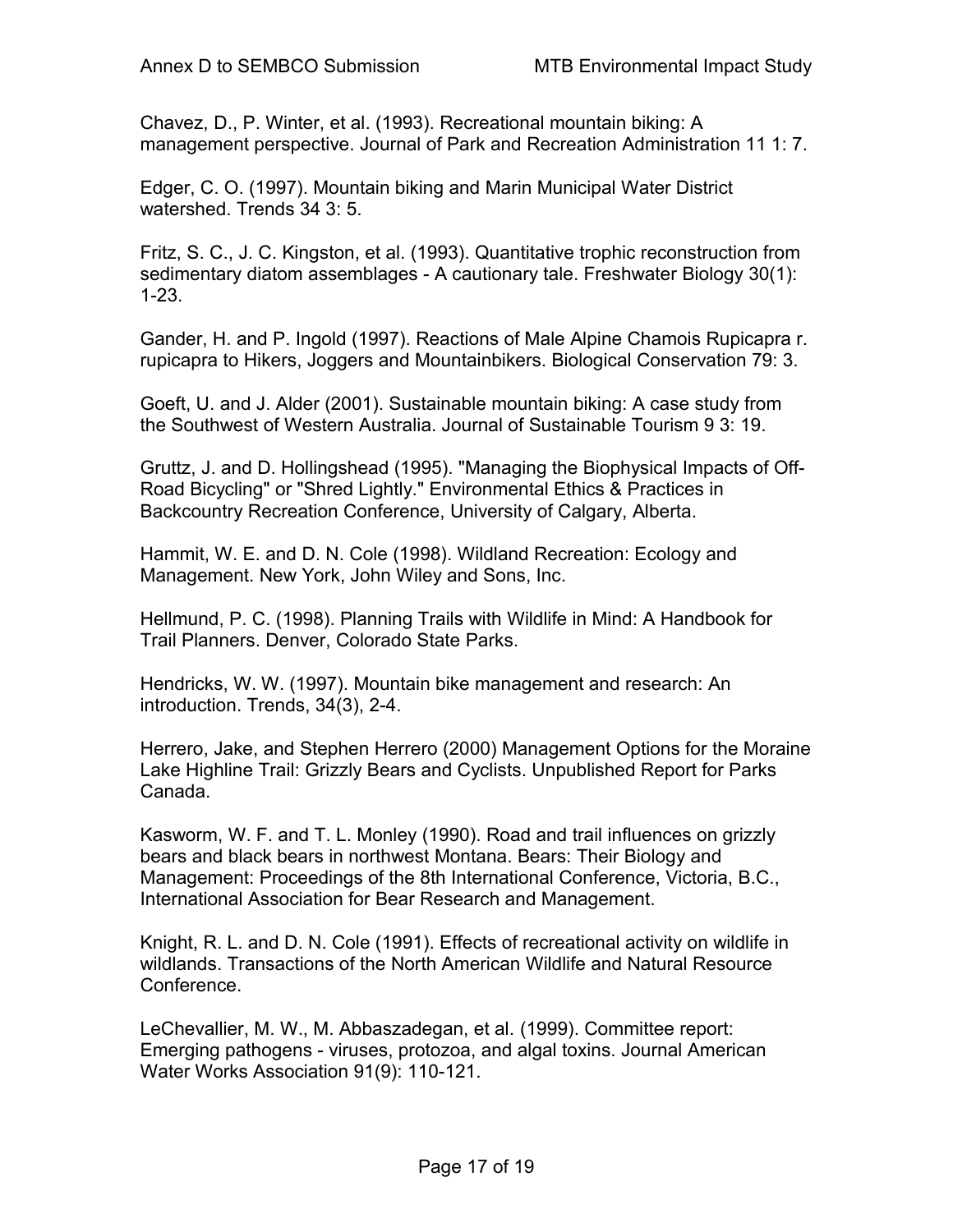Leung, Y. F. and J. L. Marion (1996). Trail degradation as influenced by environmental factors: A state-of-the-knowledge review. Journal of Soil and Water Conservation 51(2): 130-136.

Marion, J. L. (2006). Assessing and Understanding Trail Degradation: Results from Big South Fork National River and Recreational Area. USDI, National Park Service.

Papouchis, C. M., F. J. Singer, et al. (2001). Responses of desert bighorn sheep to increased human recreation. Journal of Wildlife Management 65 3: 573-582.

Roggenbuck, J. W., D. R. Williams, et al. (1993). Defining Acceptable Conditions in Wilderness. Environmental Management 17 2: 187-197.

Schuett, M. A. (1997). State park directors' perceptions of mountain biking. Environmental Management 21(2): 239-246.

Spahr, Robin. (1990) Factors Affecting The Distribution Of Bald Eagles And Effects Of Human Activity On Bald Eagles Wintering Along The Boise River, 1990. Boise State University, Thesis.

Suk, T. J., S. K. Sorenson, et al. (1987). The relation between human presence and occurrence of Giardia Cysts in streams in the Sierra-Nevada, California. Journal of Freshwater Ecology 4(1): 71-75.

Taylor, A. R. and R. L. Knight (2003). Wildlife Responses to Recreation and Associated Visitor Perceptions. Ecological Applications 13 4: 12.

Taylor, D. N., K. T. Mcdermott, et al. (1983). Campylobacter Enteritis from untreated water in the Rocky Mountains. Annals of Internal Medicine 99 1: 38-40.

Thurston, E. and R. J. Reader (2001). Impacts of experimentally applied mountain biking and hiking on vegetation and soil of a deciduous forest. Environmental Management 27(3): 397-409.

Tyser, R. W. and C. A. Worley (1992). Alien flora in grasslands adjacent to road and trail corridors in Glacier National Park, Montana (USA). Conservation Biology 6(2): 253-262.

Van der Zande, A. N., J. C. Berkhuizen, H. C. van Latesteijn, W. J. ter Keurs, and A. J. Poppelaars (1984) Impact of outdoor recreation on the density of a number of breeding bird species in woods adjacent to urban residential areas. Biological Conservation 30: 1-39.